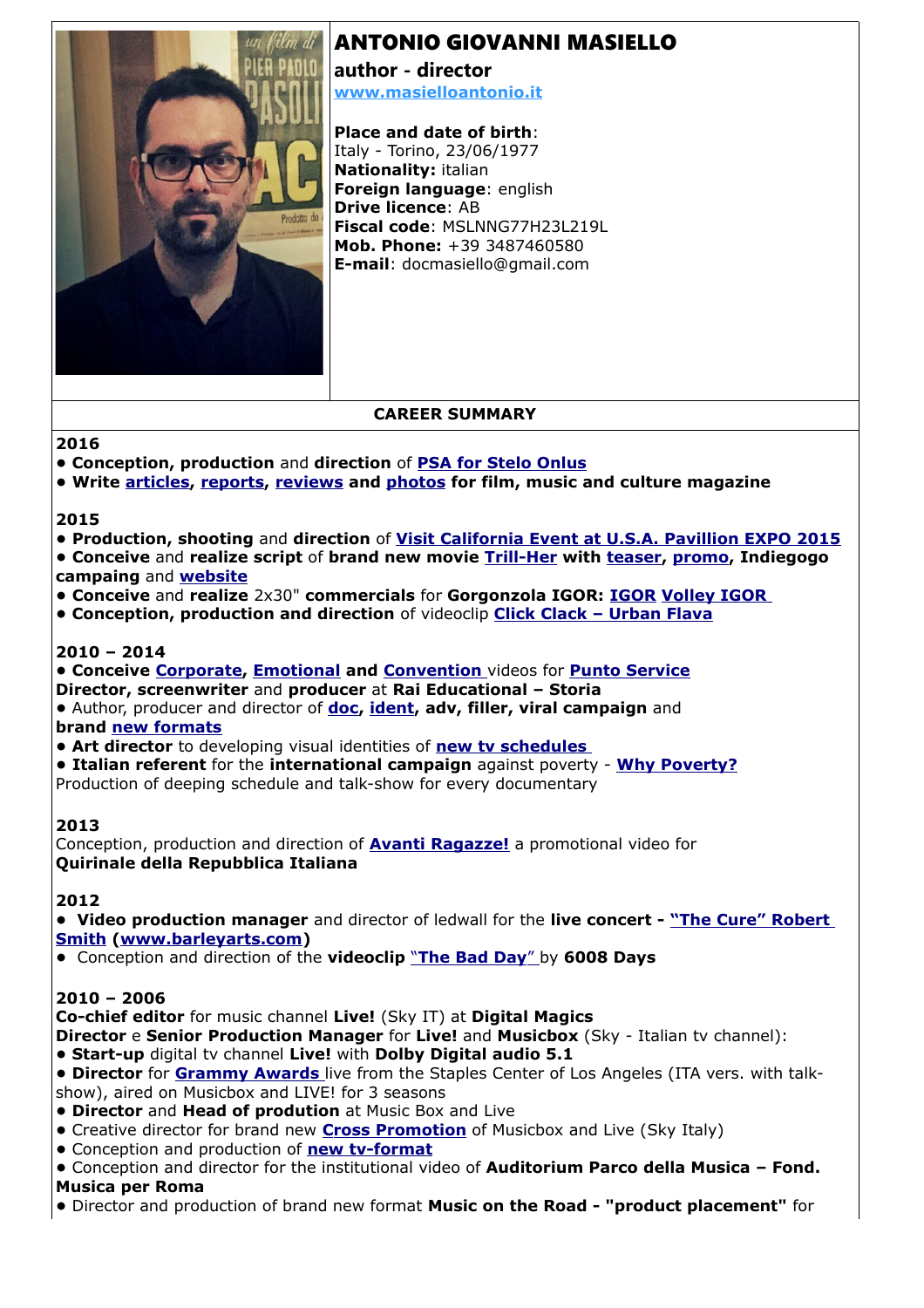| <b>New Clio Renault</b>                                                                                                                                                                                         |
|-----------------------------------------------------------------------------------------------------------------------------------------------------------------------------------------------------------------|
| • Conception and director for <b>Specials, Promo, Monographies</b> of music groups, artists and actors<br>(Afterhours, Enrique Iglesias, Caparezza, Tiromancino, Giancarlo Giannini, Negrita, Lady              |
| Gaga, Loco Dice etc.)                                                                                                                                                                                           |
| • Director and producer for new video formats to Alitalia Flyairlines Spa<br>• Conception, scripwriter and director of new animation (step-one) format "Gate Ø"<br>2008                                         |
| • Author and director of the weekly movies program Cinebox aired on MusicboxTv                                                                                                                                  |
| • Creative and director for the advertising campaign of <b>Sony "Singstar3"</b> (adv, promo, contest)<br>. Idea and director to the institutional video "Good Practises" (dur. 15') for the Italian Ministry of |
| <b>Labour and Health</b>                                                                                                                                                                                        |
| • Creative and director for <b>commercials</b> of Auditorium Parco della Musica and Musica per<br><b>Roma Foundation</b>                                                                                        |
| • Director, Dop and editor for tv adv and <b>music documentary</b> of "Dissonanze08" (electronic music<br>festival)                                                                                             |
| • Idea and direction of <b>music videoclip</b> Manola Monslehi "Sono ancora qui"                                                                                                                                |
| 2007<br>. Author and creative director for the <b>promotional video</b> of figurative artist                                                                                                                    |
| www.gioacchinopontrelli.com                                                                                                                                                                                     |
| • Conception, director and editor for the institutional video of opening "A.N.A.S./G.R.A.-Rome" for                                                                                                             |
| the Presidenza del Consiglio dei Ministri<br>. Ideation, production and direction of individual Lucia Warck Meister's video-show at                                                                             |
| Galleria d'arte Z20 (www.z2ogalleria.it) in Rome                                                                                                                                                                |
| . Director and editor of new tv format "Tvirus-CameraOscura" by Oliviero Toscani<br>2006                                                                                                                        |
| • Film editor with Francesco Malvestito (David di Donatello with Ettore Scola) of the movie<br>"Terapia Roosevelt"(35mm); Post-production supervisor and dubbing director of the                                |
| on-line master                                                                                                                                                                                                  |
| . Director and editor corporate video promo for Istituto Finanziario dei Comuni d'Italia<br><b>• Conception, production</b> and director of the music video "Ancora, ancora, ancora" - Mr. Mojo<br>2005         |
| . Editor freelance for Euroscena, Eta Beta, Primo Piano, NTC, M.A.V. and many others Rai,<br>Mediaset, SKY's service and productions                                                                            |
| • Conception and editing of Gruppo Toscano Immobiliare convention videos                                                                                                                                        |
| 2004<br>. Director and editor for "The History of the Olimpyc Games" by Sandra Carter Production and                                                                                                            |
| <b>ESPN, aired on CBS</b><br>2003                                                                                                                                                                               |
| • Editor freelance at www.magnoliaty.it a Zodiak media company (many productions)<br>• Editor fly case and sound designer for the European Broadcasting Unit - EBU (BBC, RTL)<br>2002                           |
| • Senior video editor at Reportage Television Studio a post and production video service that                                                                                                                   |
| realize adv, daily schedules and formats for public italian tv channels and more (Ombre sul Giallo,<br>Geo&Geo, Porta a Porta, La grande storia, Ulysse, La Storia Siamo Noi)                                   |
| 2001                                                                                                                                                                                                            |
| . Author and director of Earthquake's Metaphor, a short video selected for TFF Torino Film                                                                                                                      |
| Festival - Spazio Torino<br>• Sound designer and phonic for the teatrichal production «Io e Blue» a piece of Barbara                                                                                            |
| Altissimo, started-off at Portovenere Festival (SP)                                                                                                                                                             |
| 2000<br>• Video editor at Post625 (Euphon Group) worked for Harold, Armando Testa, BGS D'Arcy, RedCell,                                                                                                         |
| Ferrero, FIAT, Leo Burnett, JWT and many more<br>. Video technician at Gierrevideo (installation and design audio-video projects)                                                                               |
| 1999<br>• Press office at ARCI (Cultural and recreative association)                                                                                                                                            |
| <b>SKILLS AND COMPETENCES</b>                                                                                                                                                                                   |
| • Production managment                                                                                                                                                                                          |
| • Media production                                                                                                                                                                                              |
| • Planning projects                                                                                                                                                                                             |
| • Operating Systems on Macintosh/Apple and Windows platform                                                                                                                                                     |

• Microsoft Office packages